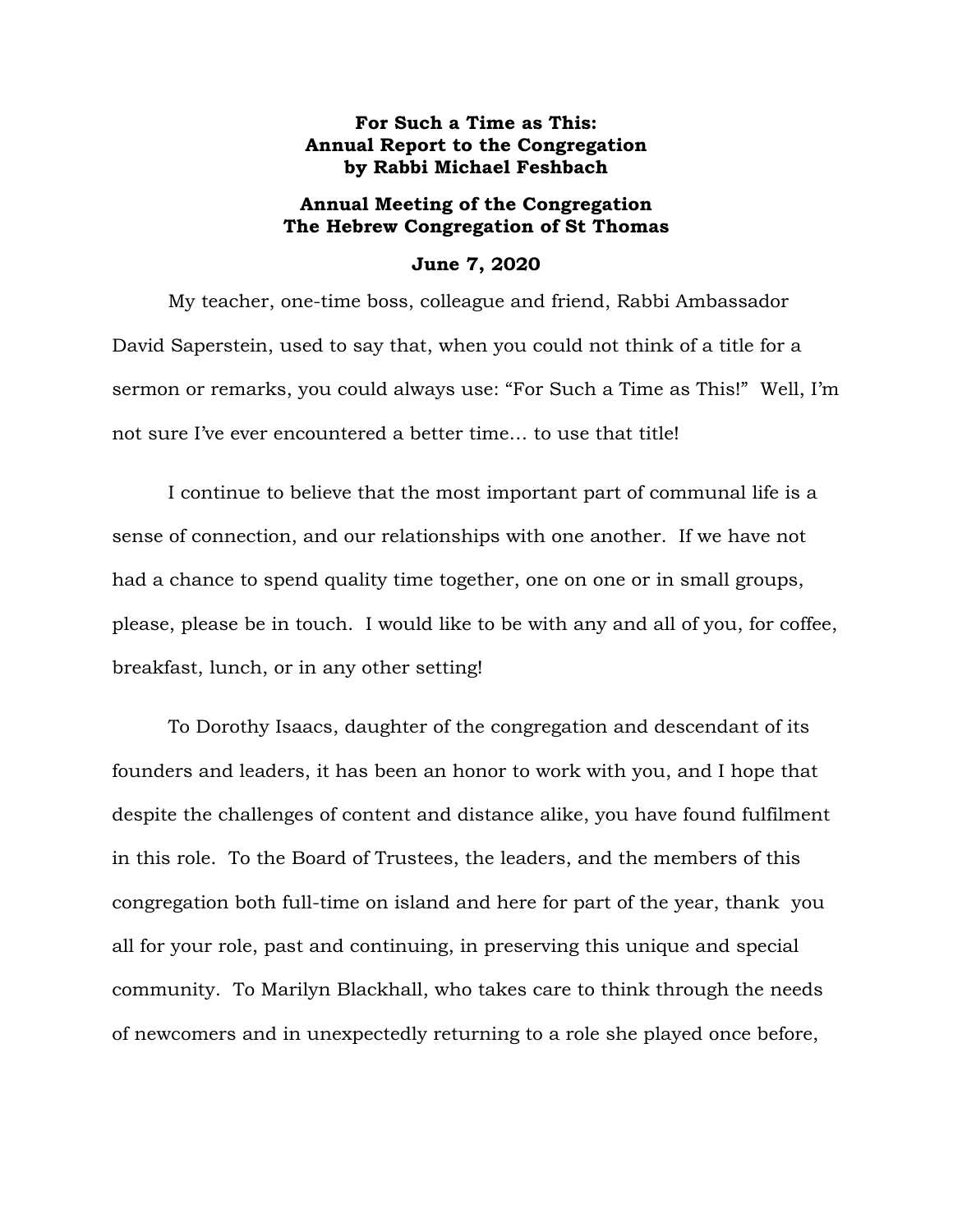thank you for stepping forward, and I look forward to working closely with you as well.

Friends, I think you many not have a full sense of how hard our staff team works, or how far they go above and beyond usual expectations of a job. Stella Minion, our Administrator, and Agnes Rampino, our Docent and Gift Shop Manager, are diligent, dedicated partners, who have been working hard from home these past weeks, and whose energy and devotion sustain us all. Michael Fuertes has been taking care of our buildings even during this time. And Brook Robin has, to my knowledge, almost never said no when asked to help in any form of logistical support. Their devotion is an inspiration.

For Jews in the Diaspora, this week brings us Parashat B'ha'a lot'cha, the third portion in the Book of Numbers. And it is there, in Chapter 9, that a group of Israelites approach Moses. They were, for reasons of physical concerns, unable to participate in the Passover offering in its proper time and place. Distraught, they ask Moses what can be done for them. Stumped, Moses consults with God, the CDC of his day, and gets an answer. Figure out a way, he relays to them, when you can gather safely. Adapt, adjust, do it differently that year.

This has been a year of adjustment, and accommodation, and doing things in a new way. It has been a time of fear, and loss, and loneliness. We have seen closures, departures, and death. At the same time, there have been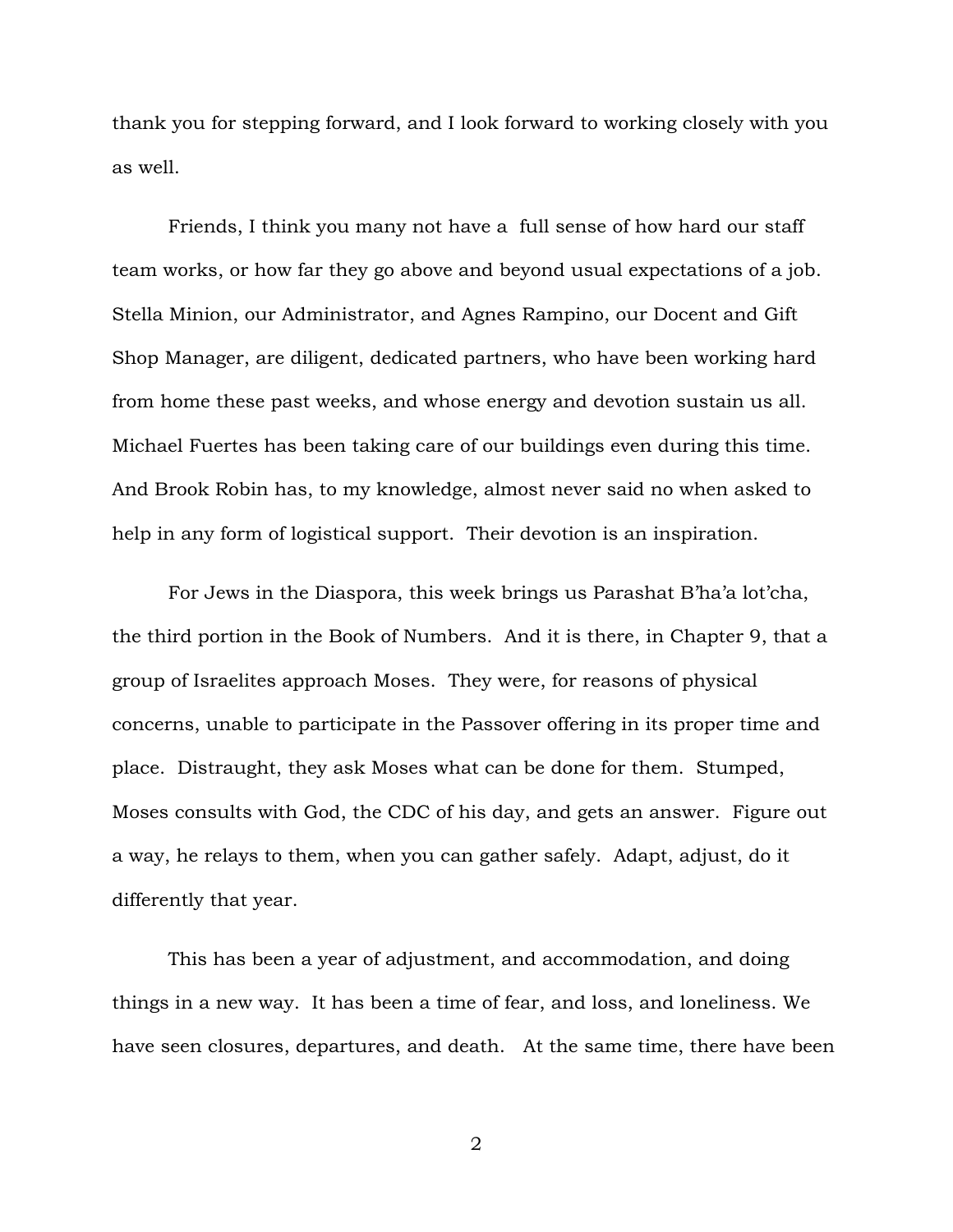been some silver linings, and opportunities, and growth, and new ways of connecting with one another.

First, though, I want to recall what life was like in another era of history. I want to remember the months before this past March.

Last year was the *first* set of High Holy Days since I have been with you which unfolded without a major disruption. (Certainly next year's will be different, in some as yet unknown fashion.) The fall holidays happened with a wonderful Cantor in place, with no major storm, no loss of power, and no lifethreatening emergencies in the family of our clergy team. It was, finally, a taste of the way things are supposed to be!

We were blessed for much of this past year with a robust music program: the ongoing presence of Gylcrhis Sprauve, the emergence of Luba Dolgopolsky as a new and soon to be almost weekly Cantorial Soloist, Talia's continued appearances on her return to the island… and a wonderful experience with Student Cantor, Ella Gladstone Martin, who was with us for the High Holy Days, and, until her personal visits were interrupted by the pandemic, on a monthly basis after that. Even so, and from her home in Toronto, she has helped with a Friday night service in May, the evening and morning Festival services of Shavuot, and she led a Saturday morning service and study session last week on the delayed date of our middle son's (entirely online) graduation from college. I hope that she had as good an experience with us as we did with her, and I was grateful for her presence and partnership this year.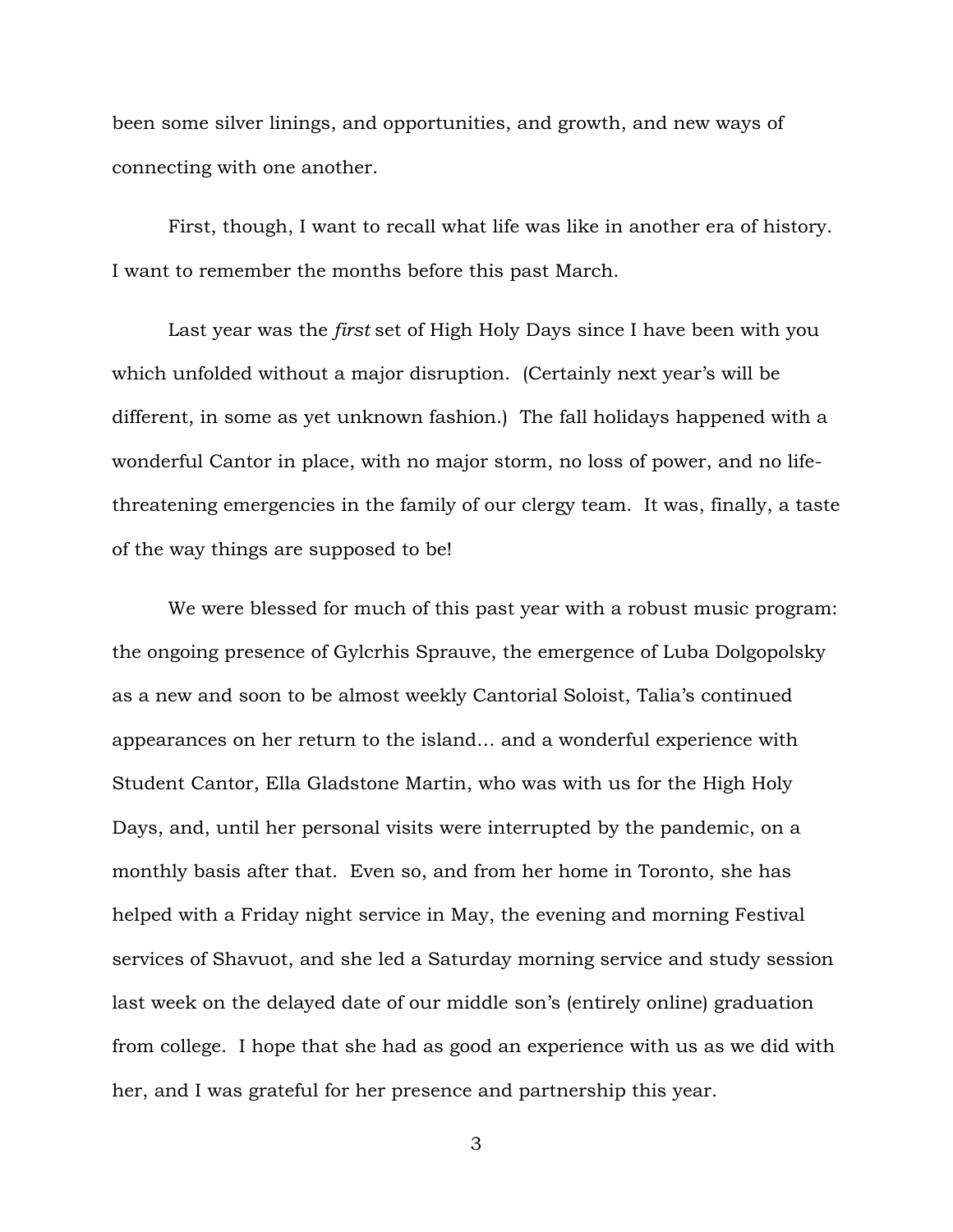While mentioning personal events, I will also add how grateful I was for the love and support of this congregation and community following the loss of my father this past October. To return here for a very crowded – remember when we could do that – and caring service in our home for the last night of shiva was deeply meaningful to me. Thank you all, for your presence and… well, in some traditions, food is love, so thank you for the Meal of Condolence as well.

I remember, from this past year, an amazing Interfaith Thanksgiving Service, an overflowing attendance for our annual MLK Shabbat, a Beatles Purim where I hurt my side from laughing so hard… and cutting edge Tuesday evening classes in roaming locations, of mostly high quality, and, for us, a very high attendance.

And then a funny thing happened on the way to Pesach... Or, perhaps, it is not that funny at all.

Some of you, here with us today, may, if you are… mature enough… may remember World War Two. For me, clearly, what we are going through right now is the most… impactful, disruptive, world-changing historic event of my lifetime. More than 9/11, more than Vietnam. It is confusing, in a way, because after the 2017 hurricanes the scenery around us *looked* more upside down than it does now, and, clearly, we were far away from full recovery from that. But this… this is world-wide, more deadly, and filled with far deeper levels of uncertainty than even the strongest of storms.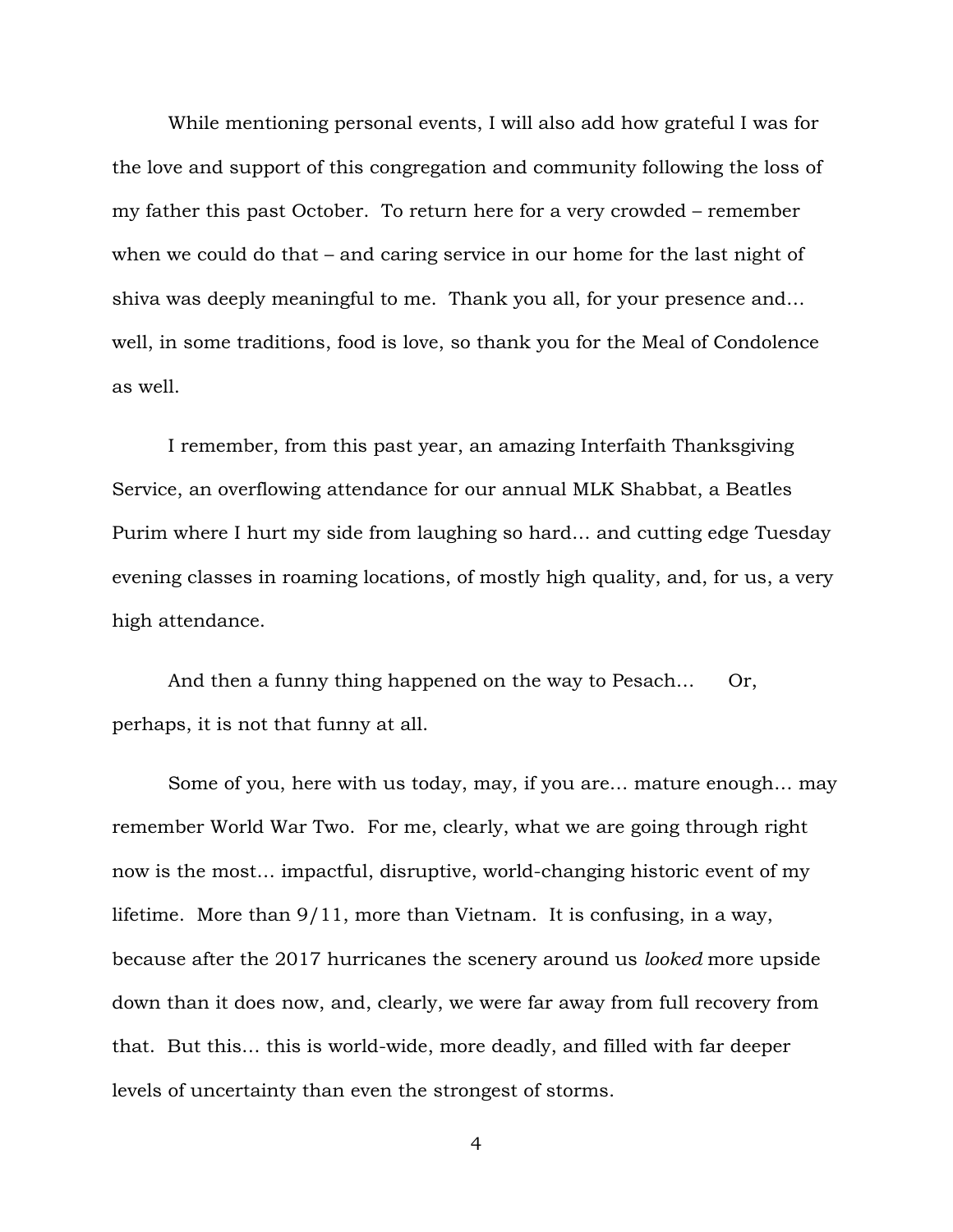Our first decision – difficult, gut-wrenching, and controversial at the time – was to close down the building even while some ships were coming and tourists were still here. Within days that decision looked prescient, and inevitable; the cruises were cancelled, the hotels closed, and the flights empty. We persisted, for a few weeks, with services in our beloved Sanctuary, finally, in mid-March, the last two times we did so, with only me, Luba or Talia, Gylchris, my family members, a camera crew to launch our first streamed services.

All of you are making your own adjustments, and acting to protect yourselves as best you can. You are juggling medical practices, touristdependent businesses, work in education or telecommunication or other fields. You are doing what you can from home, caring for children or worried about elderly family members. It is an unprecedented, highly stressful, and surreal situation.

I am very proud what we have offered in this challenging time, through our congregation. Our services have been not only uninterrupted; they have expanded. Our classes and learning continue. We have provided online forums and held meetings and rethought many aspects of what we offer, and how we serve.

In terms of our reach: Erev Shabbat services on Zoom have typically drawn between 18-28 individual participant connections, some of which have 2-3 people. But in addition to that, we also simultaneously link to Facebook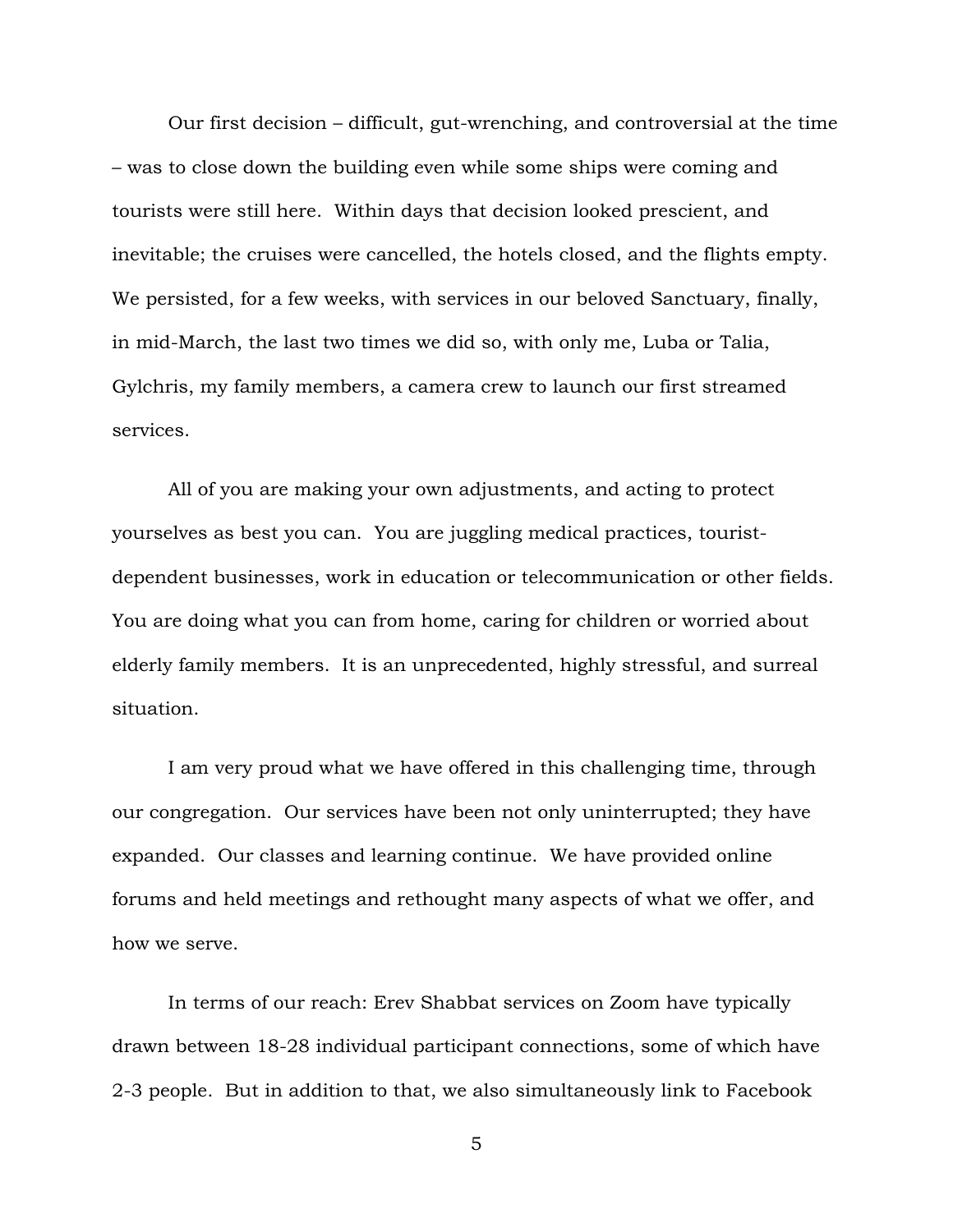Live, streaming services that way. Between my page and the synagogue one, those postings average dozens of comments, and between 250-350 views per service. Last Friday's service has, so far, 414 views. As one small sample, in one recent service, and only listing the people who proactively posted their locations, we had participation from St. Thomas, St. John, Puerto Rico, several different places in Florida, Georgia, North Carolina, Virginia, Washington DC, Maryland, Pennsylvania, New Jersey, the New York City area, Toronto, Buffalo, Connecticut, Michigan, Ohio, St. Louis, Denver, Phoenix, Las Vegas, and Seattle. We have been joined by folks from Australia and Israel.

(As an interesting aside: there are now three people who are joining us regularly who otherwise attend modern Orthodox synagogues. They have expressed having their eyes opened and been touched by what we do! We are, in our willingness to use technology to connect with one another, able to offer something during this crisis that a very traditional synagogue is not.)

For Shabbat morning services and Torah study, we are averaging an attendance of 18 on Zoom, and many, many more views for the service part, which is streamed on Facebook. Our in person Saturday morning offerings drew 3-6 people. Similarly, for Pesach morning and Shavuot, those services drew between 12 and 22 on Zoom… services which would have had 6-8 participants in person.

Other than missing my son's graduation, I was heart-broken to pass on an in person Seder this year. But, broadcasting the first part from my family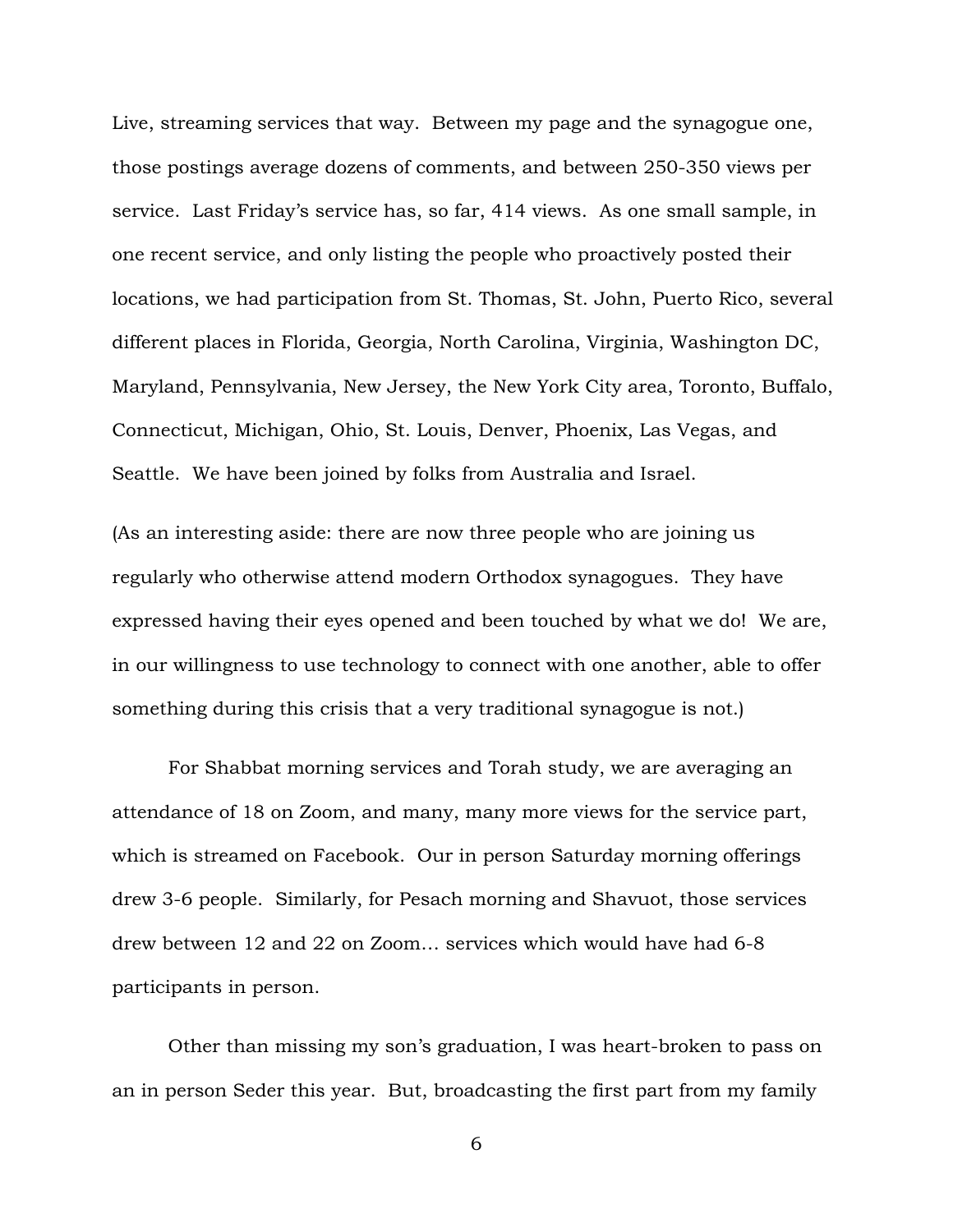table (and pre-recording the after-the seder part with Ella; I have no idea if anyone viewed that!), we had over 90 Zoom connections, which, given the families at the other end, probably meant we had 140 or so participants.

Classes have relocated to Zoom, and our Tuesday evening class, a 14 week marathon set to conclude this coming week, has continued, with new participants from the mainland as well. And a Forum I participated in with the Maimonides Medical Society of Western New York, on Jewish Ethics at a Time of Pandemic, received very positive reactions, and had 50 participants as well.

This is a different world. It is exhausting for all of us – and this is not just anecdotal. That sense of being drained by online experiences is borne out by physiological and psychological studies alike. But there are some ways in which we are connecting, and reaching one another, that are benefits, and blessings, and will reshape how we work, and how we communicate, long after the pandemic is behind us.

We have no idea, of course, what the coming months will bring. The uncertainty of it all, the inability to make real plans or just say, hey, I can handle this now that I can get my mind and my calendar around it, that is its own source of stress. The economics for us, for our families, for the island, for our communities, for our congregation are sure to be challenging for some time to come.

We had made a decision, even before the pandemic, that we could no longer afford a full, monthly Student Cantor program. While I am thrilled that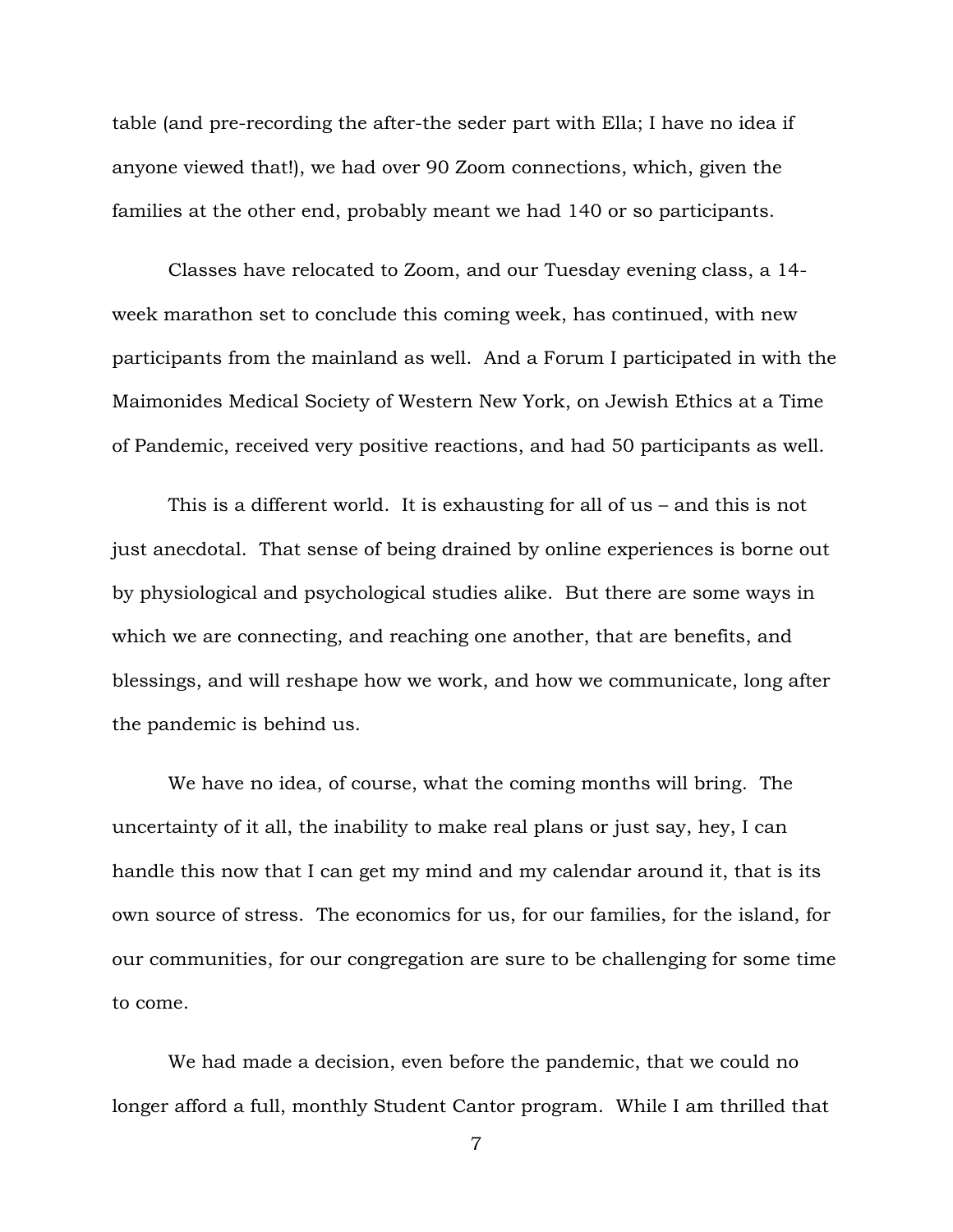Luba Dolgopolsky will be stepping up her role as Cantorial Soloist beginning sometime in August, we did also hire a Student Cantor, Laynie Zell, for the High Holy Days only. Whether our services are entirely online and she joins us from New York, or we bring her in and just the clergy stream from the Sanctuary, or we are back to normal… it is too early to say what will happen in that regard. We are planning for contingencies, and working on several different scenarios at once.

I believe, strongly, that whatever happens, streaming Friday night services is with us to stay, although once back in the Sanctuary it will be a bit interactive, and more broadcast-like, for those on the other end, as it were. And I am not sure that we should not continue Shabbat morning services and study by Zoom even after we are back in person on Friday nights.

What I do know, with certainty, is that this time has presented to us a challenge in terms of our sense of space, and the power of place. I miss our Sanctuary, and the precious legacy and historic mandate we have to preserve it and see that it continues to prosper. We are that building. And, yet, as we have learned anew if we did already know it, we are also, and never have been, *only* that. We are, ultimately, here for the impact we have on each others' lives, and, indeed, the impact we have on our community and our world.

In this regard I save the last shout out of my remarks to both my wife Julie Novick, and to Suzi Grbinich. It was Julie who prodded me, in the middle of putting together a whole assemblage of Zoom links, reminding me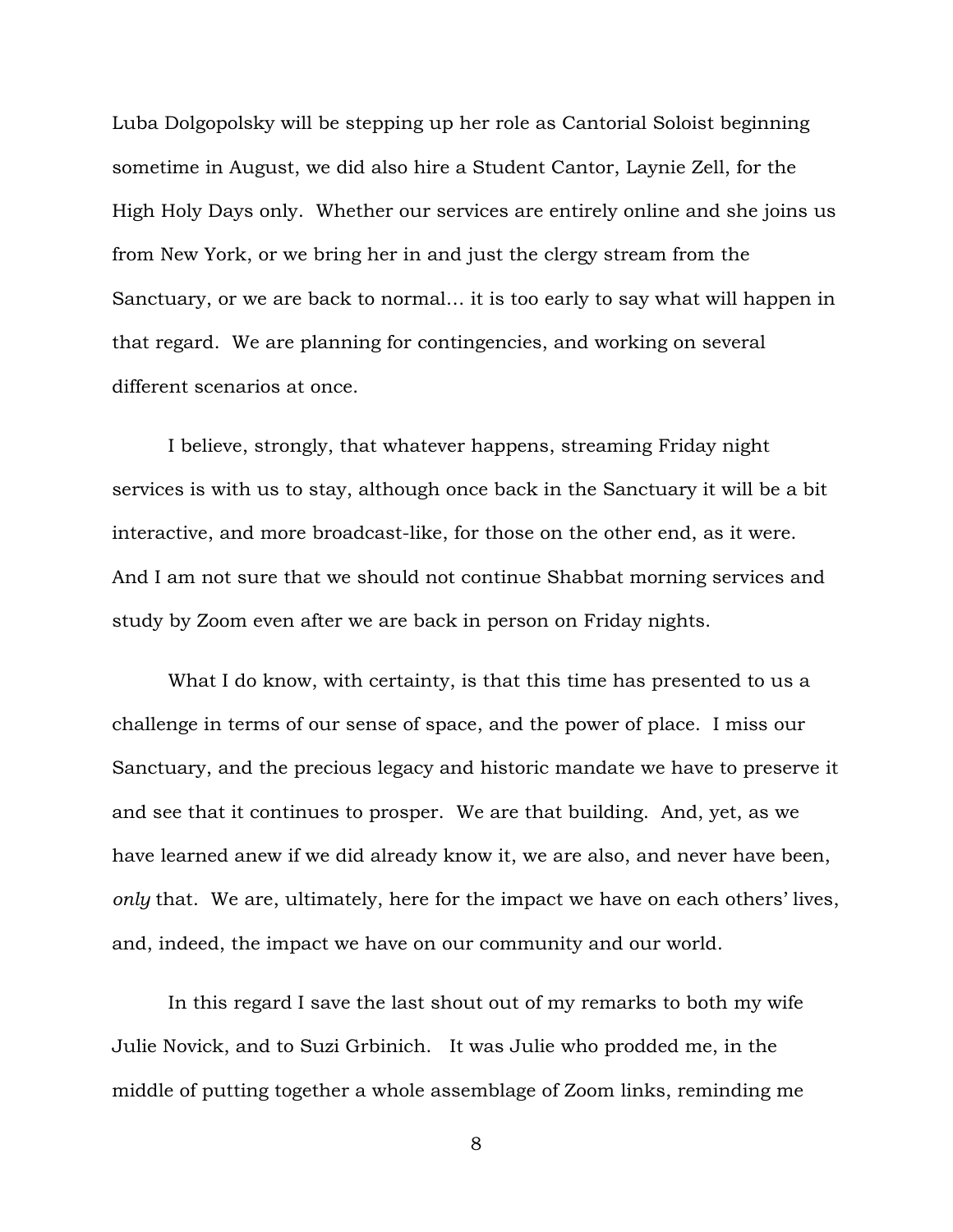that after the hurricanes we worked not just for our internal community, but in service to the island as well. That led to a conversation with Alan Friedman, and then to My Brother's Workshop. I had already given, to MBW, a substantial contribution from my discretionary fund, to support their work at the outset of the pandemic. But Julie reminded me that we could do more.

So we reached out, and asked what they needed most. Turns out, the answer was… drivers, mid-week, mid-day, to help deliver the meals they were cooking, for those in need, who could not or should not venture out to pick the meals up themselves.

My friends, I can tell you that, on an island with no real addresses, inadequate signs, and atrociously terrible direction-giving, this has been a real challenge. Frankly, what we do here would make excellent strategic advice to any country worried about being invaded. And there were times, doing these deliveries of meals, that I had to circle back to MBW, and ask someone else's help with a delivery.

But I made most of my route. And what I mostly have to say, to all of you, and in gratitude to Suzi, who immediately said yes when I asked her to coordinate our volunteers in conjunction with MBW… this matters. My Brothers' Workshop has told us that, through our efforts – which also provided many members of the larger community a chance to do something – we *doubled* the number of volunteer drivers they had at their disposal during this past month.